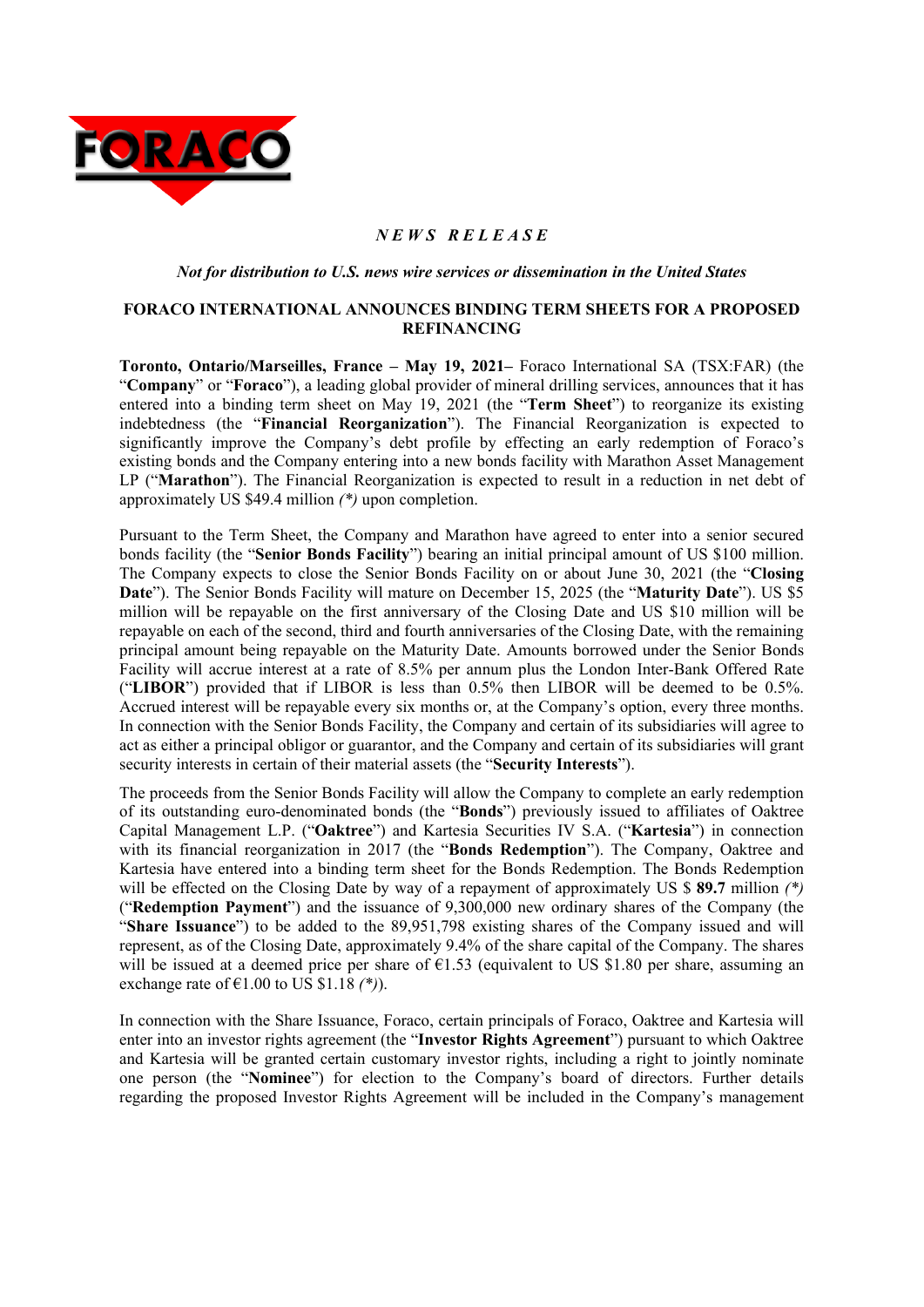information circular to be prepared in connection with Foraco's scheduled ordinary and extraordinary shareholders general meeting to be held on June 24, 2021 (the "**Meeting**").

Closing of the Financial Reorganization is subject to the negotiation of mutually acceptable definitive agreements, regulatory approvals including without limitation, approval of Toronto Stock Exchange ("**TSX**"), the Company obtaining certain shareholder approvals ("**Shareholder Approvals**") at the Meeting, and other conditions precedent which are customary for this type of transaction. The Shareholder Approvals are expected to include approvals in respect of the Security Interests, the Share Issuance, capital increases and related amendments to the Company's bylaws, as well as the appointment of the Nominee. Further information regarding the Financial Reorganization and the Shareholder Approvals will be included in the Company's management information circular prepared in connection with the Meeting.

*(\*)* The figures above and the table below illustrate the estimated effects of the Financial Reorganization on the Company's financial position after giving effect to the Financial Reorganization as if it had occurred on March 31, 2021, being the end of the Company's latest interim financial period:

|                                                             | <b>US</b> \$ million |
|-------------------------------------------------------------|----------------------|
| Book value of the Bonds <sup>(1)</sup>                      | 141.5                |
| Deemed value of Share Issuance <sup>(2)</sup>               | $-16.7$              |
| <b>Redemption Payment</b>                                   | -89.7                |
| Estimated transaction expenses                              | $-1.9$               |
| <b>Gain before tax from the Bonds Redemption</b>            | 33.2                 |
|                                                             |                      |
| Net debt before the Financial Reorganization <sup>(3)</sup> | 140.1                |
| Net debt after the Financial Reorganization                 | 90.7                 |
| <b>Reduction in net debt</b>                                | 49.4                 |

#### **Notes:**

- 1) As per the latest issued financial statements as at March 31, 2021
- 2) 9,300,000 new ordinary shares at a deemed price per share of €1.53 (equivalent to US \$1.80 per share) using the exchange rate of €1.00 to US \$1.18 prevailing as of March 31, 2021.
- 3) "Net debt" does not have a standardized meaning as prescribed by International Financial Reporting Standards ("**IFRS**"), and therefore is considered a non-IFRS measure. "Net debt" corresponds to (i) the current and non-current portion of borrowings excluding (ii) operating leases, net of (iii) cash and cash equivalents. Current and non-current portion of borrowings, borrowings under operating leases and cash and cash equivalents are IFRS measures and are reported as such in the annual financial statements of the Company.
- 4) The figures presented above will vary depending (i) on the  $E / US$  \$ exchange rate at Closing Date as the Bonds payable to Oaktree and Kartesia are denominated in euros, (ii) on the book value of the Bonds including accrued interest at Closing Date, and (iii) on the level of the fees relating to the Financial Reorganization that management has estimated for the purpose of the table presented above.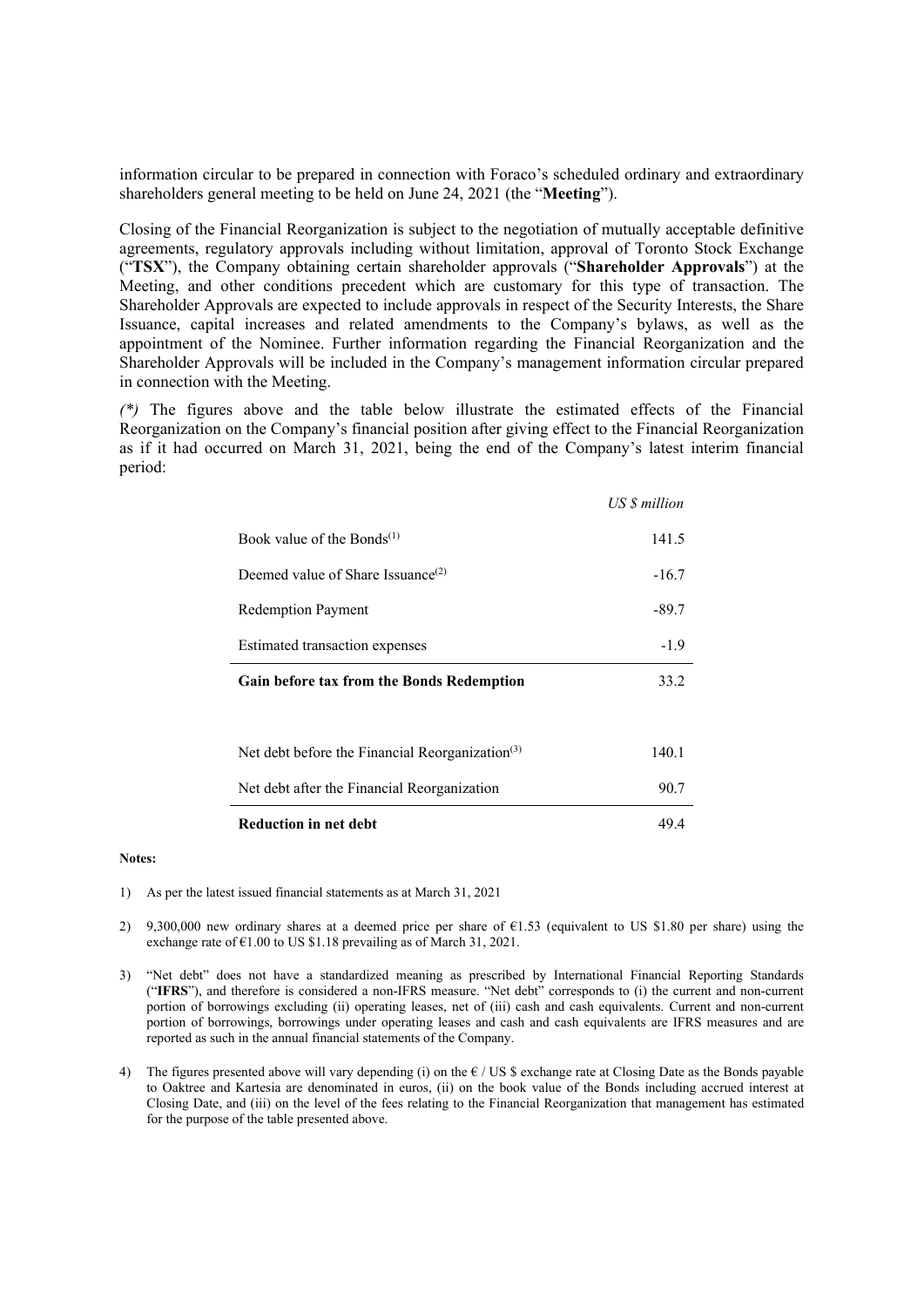Foraco Co-CEO Daniel Simoncini commented:

"Once completed, the Financial Reorganization will be a significant step forward for the Company. Coupled with the current favourable market conditions, it is expected to provide Foraco the capacity to pursue its organic growth strategy. Foraco wishes to thank Oaktree and Kartesia for having accompanied Foraco during the challenging times of its recovery after the severe commodity crisis which affected the Company and the drilling services industry between 2013 and 2016. The fact that Foraco managed to achieve a faster than expected turnaround is a great satisfaction for all stakeholders, with special thanks extended to the Company's employees who never gave up and to its clients who continued to place their trust in the Company. The Company would also like to welcome its new lender, Marathon, and believes that it will succeed in implementing a fruitful cooperation and write the next chapter of Foraco's story".

Foraco Co-CEO and CFO Jean-Pierre Charmensat added:

"In addition to the significant reduction of Foraco's net debt and the accounting gain which will be recognized from the Bonds Redemption, the Company's debt profile will be significantly improved, financial constraints will be eased, and debt maturities will be extended through the end of 2025. We are extremely pleased to present to our shareholders a transaction which is significantly accretive for them. Thanks to current market conditions, its recognized expertise in the drilling services industry and its now improved financial position, Foraco's focus will be to continue to deliver value to its shareholders".

Michael Alexander, Managing Director in Marathon Asset Management's Capital Solutions Group, commented:

"We are thrilled to partner with Foraco through this investment. We believe that Foraco has firmly positioned itself to provide critical drilling services to its customers and to capitalize on many exciting growth prospects in the years ahead, across a number of different commodities. Moreover, this loan to Foraco will create a sustainable long-term capital structure that will provide flexibility for the Company to execute on its business plan. Foraco's business showed its resilience during the COVID downturn and we believe it is now well positioned for growth."

### **About Marathon Asset Management**

Marathon Asset Management LP, formed in 1998 by Bruce Richards (Chairman & Chief Executive Officer) and Louis Hanover (Chief Investment Officer), seeks attractive absolute returns through investments in the global credit markets and real estate related markets with a long-term goal of building a world-class asset management platform. Marathon's core competency is opportunistic investing in the global corporate, emerging market and structured credit markets based on fundamental, bottom-up research across distinct investment funds, managed vehicles, and separate accounts. Marathon's private credit business includes direct lending, asset based lending, including healthcare and aircraft leasing, ship finance, along with real estate lending. Marathon's team has significant experience investing in credit dislocations through multiple cycles. Marathon's team is fully integrated to capitalize on credit opportunities globally. Marathon possesses a unique, broadbased skill set and proprietary platform to research, analyze and act upon complex capital structures and situations. For additional information, please visit www.marathonfund.com.

# **About Foraco**

Foraco International SA (TSX:FAR) is a global leading drilling services company that provides turnkey solutions for mining, energy, water and infrastructure projects. Supported by its founding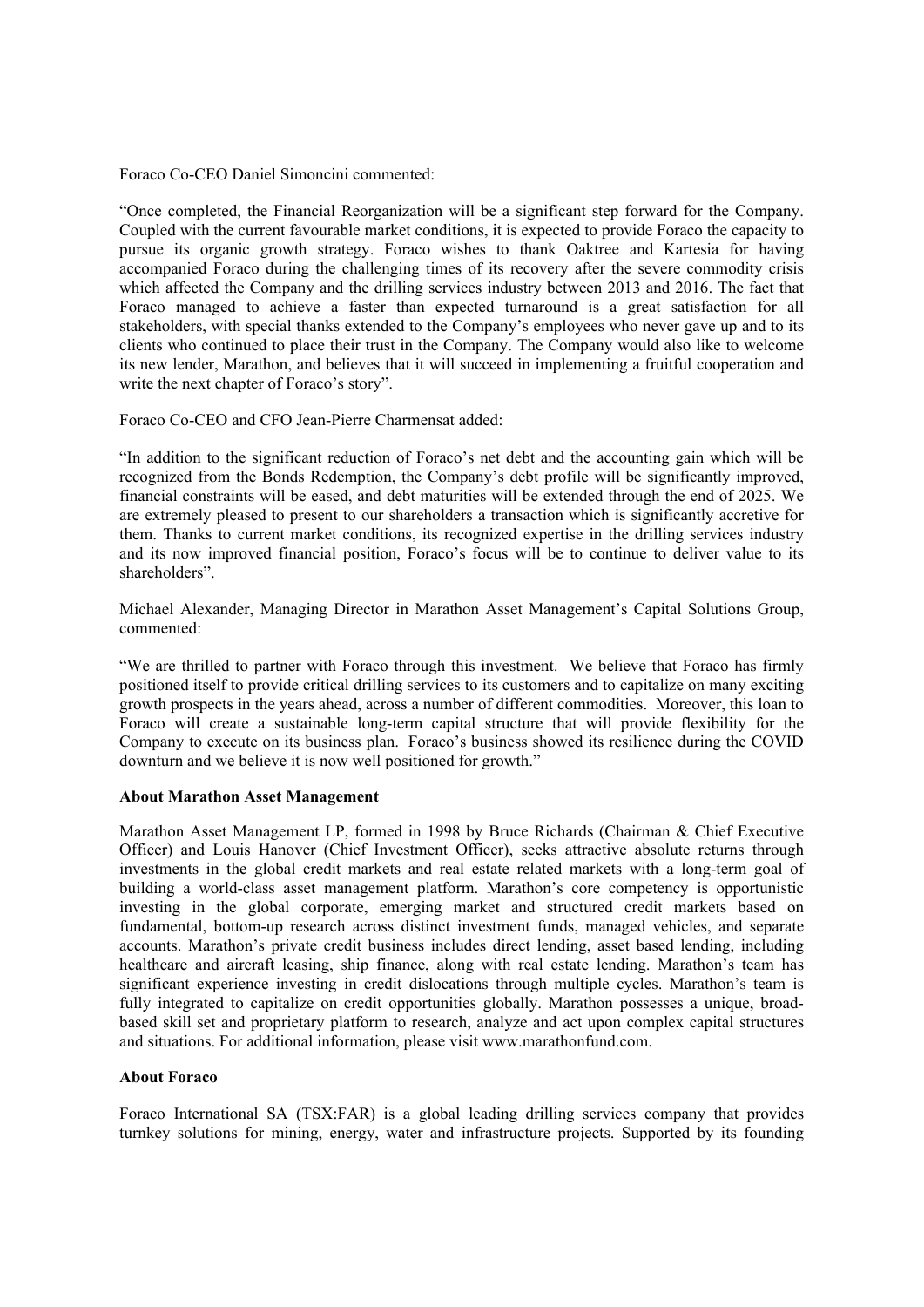values of integrity, innovation and involvement, Foraco has grown into the 3rd largest global drilling enterprise with operations in 22 countries across five continents. For more information about Foraco, visit www.foraco.com.

# **Advisory**

# *Basis of Presentation*

All financial figures and information have been prepared in United States dollars (which includes references to "dollars" and "\$"), except where another currency has been indicated, and in accordance with International Financial Reporting Standards ("**IFRS**") as issued by the International Accounting Standards Board.

### *Caution concerning forward-looking statements*

*This news release contains certain statements or disclosures relating to Foraco that are based on the expectations of its management as well as assumptions made by and information currently available to Foraco which may constitute forward-looking statements or information ("forward-looking statements") under applicable securities laws. All such statements and disclosures, other than those of historical fact, which address activities, events, outcomes, results or developments that Foraco anticipates or expects may, or will occur in the future (in whole or in part) should be considered forward-looking statements. In some cases, forward-looking statements can be identified by the use of the words "ahead", "assume", "believe", "continue", "estimate", "expect", "prospect", "schedule", "strategy", "will" and similar expressions.* 

*In particular, but without limiting the foregoing, this news release contains forward-looking statements pertaining to the following: the Financial Reorganization including, without limitation, the components, terms, timing and benefits thereof; the Senior Bonds Facility; the Closing Date; the Bonds Redemption; the Share Issuance; the Investor Rights Agreement; Shareholder Approvals; the Meeting; the Company's financial position and debt profile; exchange rates; the Company's growth strategy and focus; the Company's relationship with Marathon and Marathon's beliefs regarding the Company's competitive position, growth prospects and capital structure..* 

*The forward-looking statements contained in this news release reflect several material factors and expectations and assumptions of Foraco including, without limitation: that Foraco will continue to conduct its operations in a manner consistent with past operations; the general continuance of current or, where applicable, assumed industry conditions; availability of debt and/or equity sources to fund Foraco's capital and operating requirements as needed; and certain cost assumptions.* 

*Foraco believes the material factors, expectations and assumptions reflected in the forward-looking statements are reasonable at this time but no assurance can be given that these factors, expectations and assumptions will prove to be correct. The forward-looking statements included in this news release are not guarantees of future performance and should not be unduly relied upon. Such forwardlooking statements involve known and unknown risks, uncertainties and other factors that may cause actual results or events to differ materially from those anticipated in such forward-looking statements*  including, without limitation: general economic, market and business conditions; the Financial *Reorganization may not be completed in the timelines anticipated, in the manner anticipated or at all; the Financial Reorganization may not have the results currently anticipated by Foraco; increased costs and expenses; risks related to regulatory approvals including, without limitation, the approval of the TSX; risks related to the Shareholder Approvals; and certain other risks detailed from time to time in Foraco's public disclosure documents including, without limitation, those risks identified in*